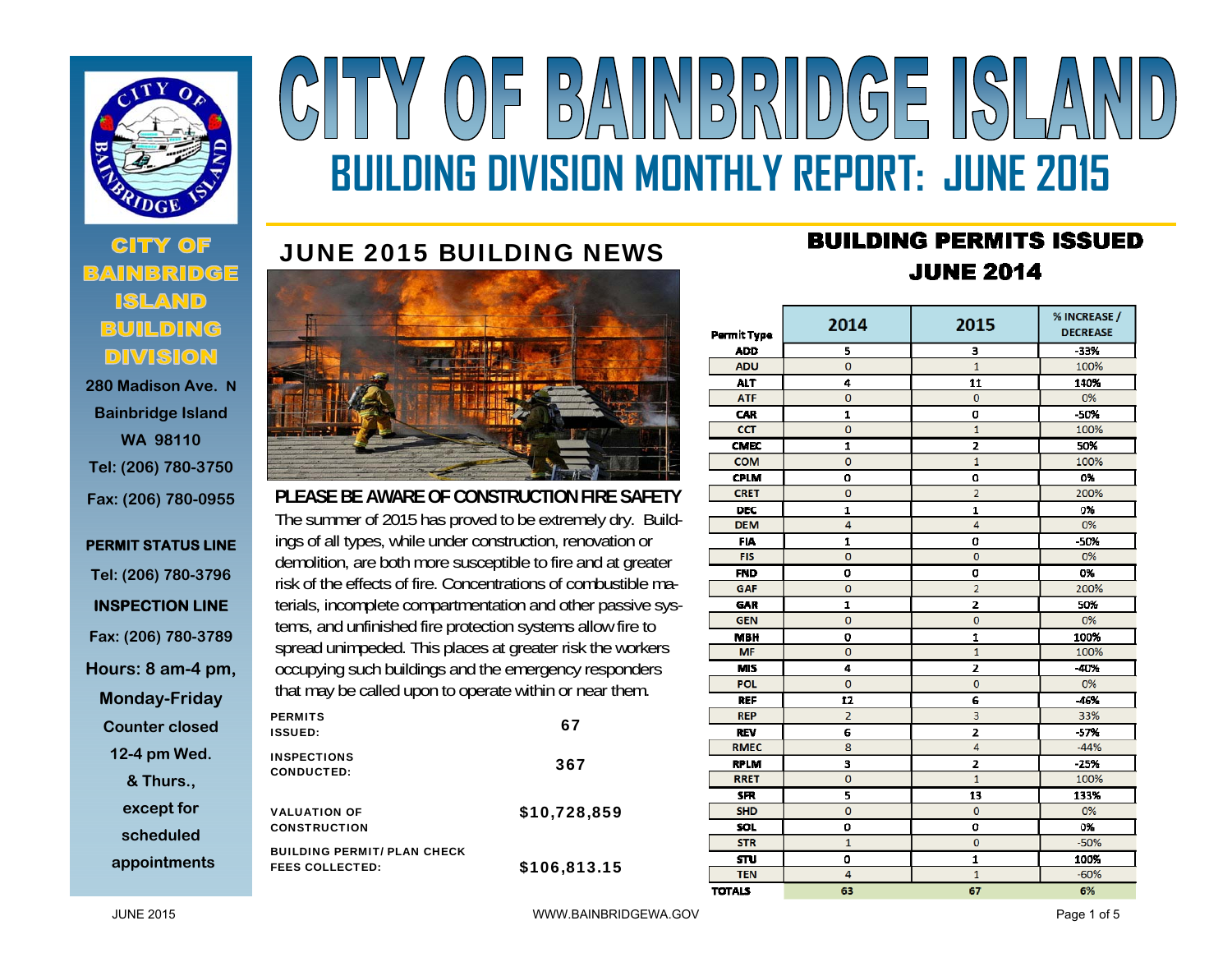#### **Permits Issued**

| <b>Permit Type</b>                      | <b>Permit Number</b> | Applicant                                          | <b>Project Description</b>                                                                                                                                                                   | <b>Project Address</b>                       | Date Issued | <b>Valuation</b> |
|-----------------------------------------|----------------------|----------------------------------------------------|----------------------------------------------------------------------------------------------------------------------------------------------------------------------------------------------|----------------------------------------------|-------------|------------------|
| Addition                                | BLD20610             | <b>DEVIN JOHNSON</b>                               | 1009 sqft Addition/Remodel of 1570 sq ft existing<br>house (400 sqft boathouse)                                                                                                              | 3154 POINT WHITE<br>DR NE                    | 06/12/2015  | \$550,000.00     |
| Addition                                | BLD20816             | APEL STEVE & MOLLY                                 | Remodel existing main floor, relocate kitchen, add on<br>to 2nd floor.                                                                                                                       | 4544 Tangleberry Ln<br><b>NE</b>             | 06/12/2015  | \$99,422.12      |
| Addition                                | BLD20812             | KIM DAVID K & JENNIFER H                           | Adding 480 sq. ft. 1st floor, 480 sq. ft. 2nd floor and<br>120 sq. ft. of new deck.                                                                                                          | 9810 NE DAY RD E 06/19/2015                  |             | \$151,827.60     |
| <b>Addition Total: 3</b>                |                      |                                                    |                                                                                                                                                                                              |                                              |             | \$801,249.72     |
| <b>Accessory Dwelling Unit</b>          | <b>BLD20707</b>      | MICHAEL, MERCURY & ASHEN<br>CARLEE                 | Building a new Detached 840 sq. ft. garage with a 701<br>sq. ft. ADU above. 314 sq. ft. deck. 142 sq. ft.<br>hallway attaching to SFR                                                        | 14580 NORTH<br><b>MADISON AVE NE</b>         | 06/09/2015  | \$165,969.61     |
| <b>Accessory Dwelling Unit Total: 1</b> |                      |                                                    |                                                                                                                                                                                              |                                              |             | \$165,969.61     |
| Alteration                              | <b>BLD20787</b>      | WOLF JUSTIN J & BUCHNER<br><b>MARTINA</b>          | Finish basement. Install new windows, insualte walls,<br>install new door.                                                                                                                   | 8982 FERNCLIFF<br><b>AVE NE</b>              | 06/02/2015  | \$10,000.00      |
| Alteration                              | BLD20810             | OLLIFFE MATTHEW F & TANYA K Fire Damage Repair.    |                                                                                                                                                                                              | 9488 KATHERINE<br>PL NE                      | 06/02/2015  | \$8,000.00       |
| Alteration                              | BLD20832             | LARSON LEVI & JENIFER                              | Install new 125 Gallon LP Tank for new LP Range.<br>Bump wall behind Frig 12". Remove and replace,<br>Lavatory, Dishwasher, Kitchen Sink & Disposal,<br>Clothes Washer and Hot Water Heater. | 9617 NE TIMBER<br>LANE                       | 06/02/2015  |                  |
| Alteration                              | BLD20796             | <b>MULLIS VARON B &amp; ANNE B</b>                 | Replace failing solarium with new stick built one.                                                                                                                                           | 5276 NE OLD MILL<br><b>RD</b>                | 06/04/2015  | \$12,000.00      |
| Alteration                              | BLD20648             | <b>DEVIN JOHNSON</b>                               | Remove and replace existing roof on boathouse                                                                                                                                                | 3154 POINT WHITE<br>DR NE                    | 06/15/2015  |                  |
| Alteration                              | BLD20700             | KAPLAN RON L & HIPP BARBARA                        | Convert existing garage to rec-room                                                                                                                                                          | 6139 Lynwood<br>Center Rd NE                 | 06/17/2015  | \$52,809.38      |
| Alteration                              | BLD20629             | PAUL BIANCHI DSGN & CONST<br><b>INC</b>            | Remodel of 1925 farmhouse w new<br>foundation/basement                                                                                                                                       | 2615 Toe Jam Hill Rd 06/18/2015<br><b>NE</b> |             | \$250,000.00     |
| Alteration                              | BLD20843             | SPELLMAN DAVID & SANDRA                            | Interior remodel to kitchen, bath, bedrooms. Convert<br>portion of garage to living space. New Roof.                                                                                         | 6040 MARSHALL RD 06/19/2015                  |             | \$20,000.00      |
| Alteration                              | BLD20820             | <b>GUTERSON, HENRY</b>                             | Remodel kitchen & Bedroom 1                                                                                                                                                                  | 181 WINSLOW WAY<br>W                         | 06/22/2015  | \$15,000.00      |
| Alteration                              | <b>BLD20834</b>      | <b>BAINBRIDGE ISLAND CITY OF</b>                   | Alteration/Repair to being house up to Current<br>Building/Fire Codes.                                                                                                                       | 9229 NE DAY RD E 06/25/2015                  |             | \$17.517.00      |
| Alteration                              | BLD20614             | BARNARD BARBARA A                                  | Remodel of interior condo                                                                                                                                                                    | 1806 EAGLE<br><b>HARBOR LN NE</b>            | 06/25/2015  | \$40,000.00      |
| <b>Alteration Total: 11</b>             |                      |                                                    |                                                                                                                                                                                              |                                              |             | \$425,326.38     |
| <b>Commercial Cell Tower</b>            | BLD20799             | US WEST COMMUNICATIONS INC                         | Remove 5 panel antennas replace with 4 new ones<br>with assoc. RRU's with power/fiber lines.                                                                                                 | 783 Madison Ave N 06/17/2015                 |             | \$12,000.00      |
| <b>Commercial Cell Tower Total: 1</b>   |                      |                                                    |                                                                                                                                                                                              |                                              |             | \$12,000.00      |
| <b>Commercial Mechanical</b>            | BLD20829             | BURLINGAME FRANK & JOANNE New mini-split heat pump |                                                                                                                                                                                              | 176 WINSLOW WAY<br>E                         | 06/02/2015  |                  |
| <b>Commercial Mechanical</b>            | <b>BLD20684</b>      | <b>ORDWAY ELEM</b>                                 | BAINBRIDGE ISLAND HS ADMIN & New HVAC and alteration to Building A                                                                                                                           | 8555 MADISON AVE<br>N                        | 06/11/2015  | \$84.949.00      |
| <b>Commercial Mechanical Total: 2</b>   |                      |                                                    |                                                                                                                                                                                              |                                              |             | \$84,949.00      |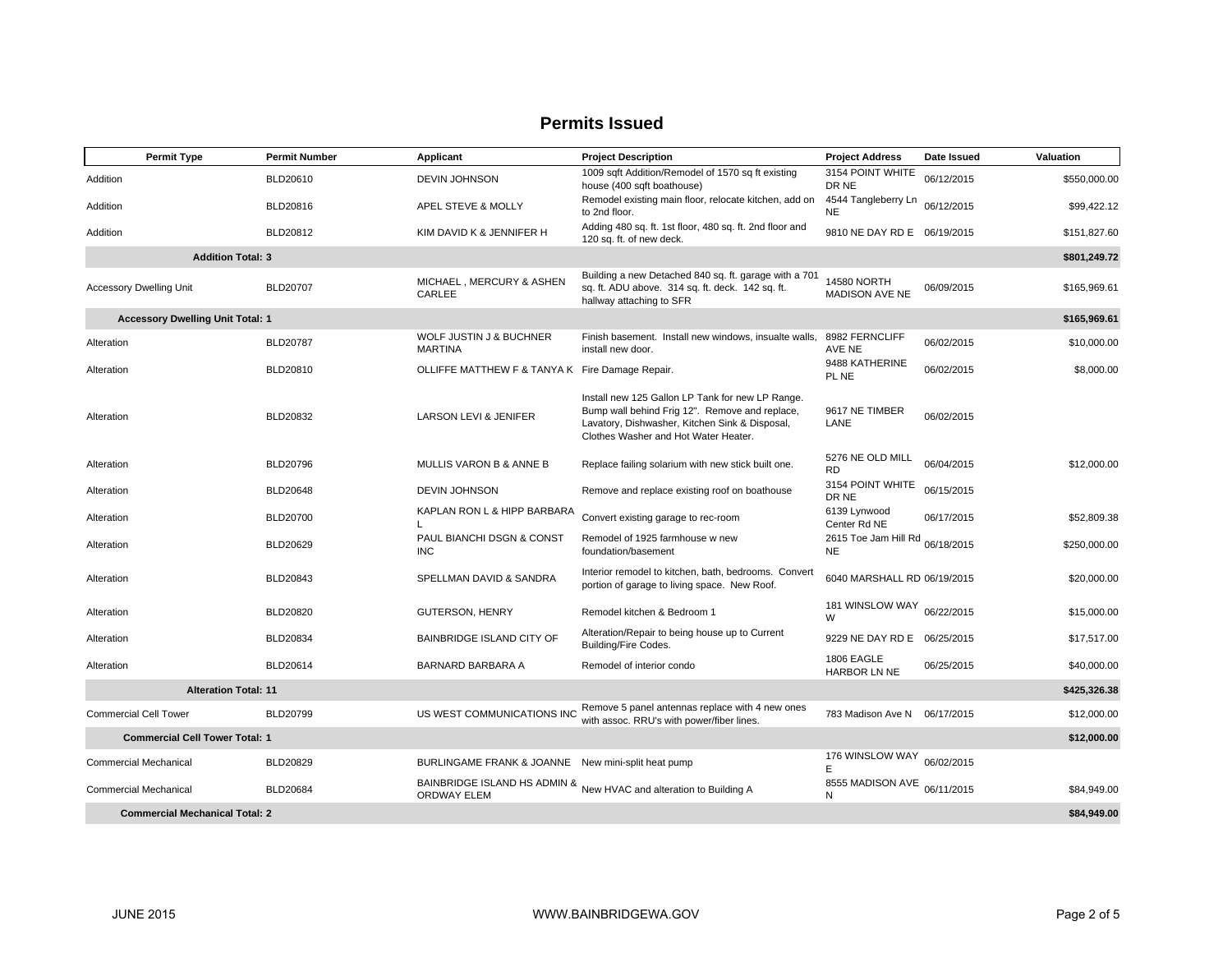| <b>Permit Type</b>                        | <b>Permit Number</b> | Applicant                                               | <b>Project Description</b>                                                                                             | <b>Project Address</b>                       | Date Issued | Valuation    |
|-------------------------------------------|----------------------|---------------------------------------------------------|------------------------------------------------------------------------------------------------------------------------|----------------------------------------------|-------------|--------------|
| Commercial                                | BLD20592REV-1        | AGS STAINLESS INC                                       | Revising existing bathrooms.                                                                                           | 7873 NE DAY RD W 06/18/2015                  |             | \$266.922.60 |
| <b>Commercial Total: 1</b>                |                      |                                                         |                                                                                                                        |                                              |             | \$266,922.60 |
| <b>Commercial Retaining Wall</b>          | BLD20632CRET         | PBPBS LLC                                               | RETAINING WALL for area East of Dotson Loop                                                                            | DOTSON LOOP                                  | 06/16/2015  |              |
| <b>Commercial Retaining Wall</b>          | BLD20633CRET         | PBPBS LLC                                               | RETAINING WALL for area WEST of Dotson Loop                                                                            | DOTSON LOOP                                  | 06/16/2015  |              |
| <b>Commercial Retaining Wall Total: 2</b> |                      |                                                         |                                                                                                                        |                                              |             | \$0.00       |
| Deck                                      | BLD20849             | CHRISTOPHER JOHN L &<br>KALMANEK KATHERINE M            | Demo existing deck. Replace with new, 1094 sq. ft.<br>deck.                                                            | 10424 NE<br>Brackenwood Ln                   | 06/26/2015  | \$23.138.10  |
|                                           | Deck Total: 1        |                                                         |                                                                                                                        |                                              |             | \$23,138.10  |
| Demolition                                | BLD20859             | McGaughey, Mike                                         | demo of oil tank                                                                                                       | 641 EAGLECLIFF<br><b>RD</b>                  | 06/12/2015  |              |
| Demolition                                | BLD20770DEM          | <b>MARTIN ELIZABETH L</b>                               | Demo existing SFR built in 1914.                                                                                       | 10311 MANITOU<br><b>BEACH DR NE</b>          | 06/17/2015  |              |
| Demolition                                | BLD20864             | <b>SCHLEE CHARLES A &amp; ANNE</b><br><b>HENNINGSEN</b> | Remove burned building, leaving foundation. Remove<br>shed leaving trees over 4". Cap Septic System for<br>future use. | 6554 Monte Vista Dr<br><b>NE</b>             | 06/18/2015  |              |
| Demolition                                | BLD20783DEM          | 4959 PLEASANT BEACH LLC                                 | Demo existing Mobile Home. Either move off site or<br>demo in place.                                                   | 4959 lynwood Center<br>Rd NE                 | 06/26/2015  |              |
| <b>Demolition Total: 4</b>                |                      |                                                         |                                                                                                                        |                                              |             | \$0.00       |
| Grading and Fill                          | BLD20632             | PBPBS LLC                                               | Grade & Fill for area EAST of Dotson Loop                                                                              | DOTSON LOOP                                  | 06/16/2015  |              |
| Grading and Fill                          | BLD20633             | PBPBS LLC                                               | Grade & Fill for area WEST of Dotson Loop                                                                              | DOTSON LOOP                                  | 06/16/2015  |              |
| <b>Grading and Fill Total: 2</b>          |                      |                                                         |                                                                                                                        |                                              |             | \$0.00       |
| Garage                                    | BLD20831             | ROBERTS FAMILY TRUST                                    | Building a new Detached 900 sq. ft. garage with a 345<br>sq. ft. Garden Shed.                                          | 4175 BLUFF ST NE 06/17/2015                  |             | \$74,575.50  |
| Garage                                    | <b>BLD20629GAR</b>   | PAUL BIANCHI DSGN & CONST<br><b>INC</b>                 | New 1,524 sq. ft. garage with UNFINISED SPACE<br>ABOVE!                                                                | 2615 Toe Jam Hill Rd 06/18/2015<br><b>NE</b> |             | \$100,000.00 |
| <b>Garage Total: 2</b>                    |                      |                                                         |                                                                                                                        |                                              |             | \$174,575.50 |
| Mobile Home                               | BLD20791             | BREEN, ARTHUR & SUSAN                                   | Installing new 2,172 sq. ft. Manf. Home                                                                                | 9380 NE<br><b>WARDWELL RD</b>                | 06/09/2015  |              |
| <b>Mobile Home Total: 1</b>               |                      |                                                         |                                                                                                                        |                                              |             | \$0.00       |
| Multi-Family                              | BLD20590             | ROSEBUD LLC                                             | Building a 3 story, 4 unit apartment building with<br>parking on ground level                                          | 117 MADRONA WAY<br><b>NE</b>                 | 06/12/2015  | \$766,976.00 |
| <b>Multi-Family Total: 1</b>              |                      |                                                         |                                                                                                                        |                                              |             | \$766,976.00 |
| Miscellaneous                             | BLD20754             | LEANN EBE McDONALD                                      | 4'x74' ramp and 8'x40' dock                                                                                            | 9185 NE SALMON<br><b>RUNLN</b>               | 06/09/2015  | \$35,000.00  |
| Miscellaneous                             | BLD20817             | CUNNINGHAM JOANN ROSS                                   | Replacment of ALL windows (20) and 1 Door.                                                                             | 6382 NE EAGLE<br><b>HARBOR DR</b>            | 06/12/2015  | \$10,000.00  |
| <b>Miscellaneous Total: 2</b>             |                      |                                                         |                                                                                                                        |                                              |             | \$45,000.00  |
| Re-Roof                                   | BLD20861             | FOX DONALD P & MADELYN E                                | re-roof 37 squares                                                                                                     | 9000 Fletcher Bay Rd 06/15/2015<br><b>NE</b> |             | \$4,070.00   |
| Re-Roof                                   | BLD20869             | GOODMAN KENNARD M &<br><b>GRANGER JOHNENE M</b>         | Re-roof 35 squares                                                                                                     | <b>UNKNOWN</b>                               | 06/22/2015  | \$3,850.00   |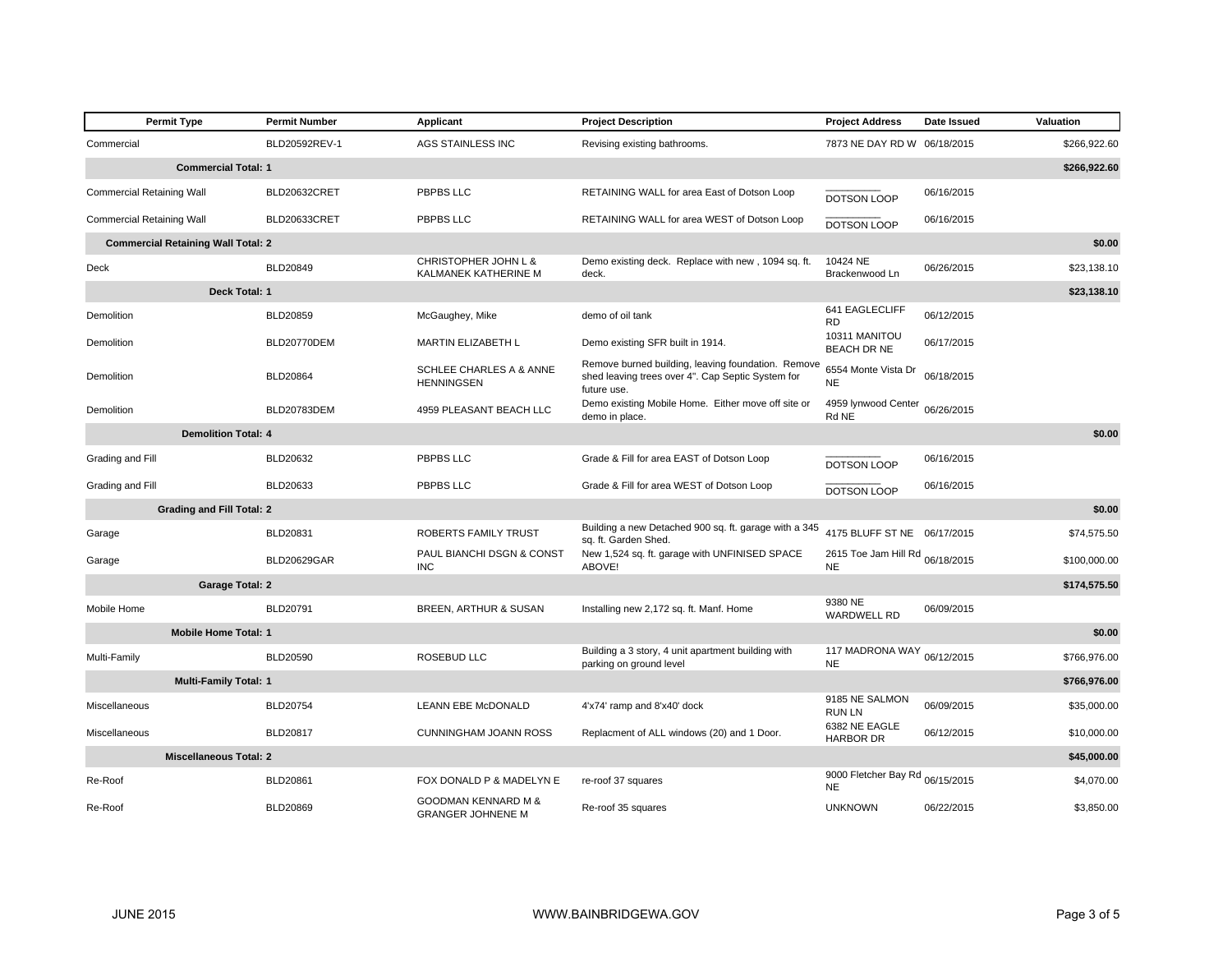| <b>Permit Type</b>                           | <b>Permit Number</b> | Applicant                                                    | <b>Project Description</b>                                                                                                                                                                       | <b>Project Address</b>                    | Date Issued | Valuation    |
|----------------------------------------------|----------------------|--------------------------------------------------------------|--------------------------------------------------------------------------------------------------------------------------------------------------------------------------------------------------|-------------------------------------------|-------------|--------------|
| Re-Roof                                      | <b>BLD20878</b>      | ZIMNEY EDWARD LAWRENCE<br><b>TRUSTEE &amp;</b>               | Tear off shingles minor repair of rafters/valleys                                                                                                                                                | 5831 ROSE LOOP<br><b>NE</b>               | 06/23/2015  | \$2,200.00   |
| Re-Roof                                      | <b>BLD20880</b>      | HERRIOTT THOMAS R & LAUREL<br>L                              | Reroof approx. 23 squares for SFR                                                                                                                                                                | 676 Lovell Ave NW                         | 06/24/2015  | \$2,530.00   |
| Re-Roof                                      | BLD20881             | MINOLA, PATRICIA & JOHN                                      | Reroof of approx. 29 squares for SFR.                                                                                                                                                            | <b>1201 NE WING</b><br>POINT WAY          | 06/24/2015  | \$3,190.00   |
| Re-Roof                                      | <b>BLD20891</b>      | Holtz, Adam                                                  | Reroof of 28 squares                                                                                                                                                                             | 7485 Lovgreen Road 06/30/2015             |             | \$3,080.00   |
| <b>Re-Roof Total: 6</b>                      |                      |                                                              |                                                                                                                                                                                                  |                                           |             | \$18,920.00  |
| Repair                                       | BLD20838             | HABITAT FOR HUMANITY OF<br><b>KITSAP COUNTY</b>              | Replace 4 - 6 studs on exterior wall because of dry rot                                                                                                                                          | 7611 NE Hidden<br>Cove Rd                 | 06/04/2015  | \$1,500.00   |
| Repair                                       | BLD20823             | RETIREMENT VENTURES LLC                                      | Replace trim rot as found - repair wall sheathing &<br>framing as needed.                                                                                                                        | 1802 - 1875 Sakai<br>Village Lp           | 06/08/2015  | \$3,500.00   |
| Repair                                       | <b>BLD20887</b>      | THOMAS H CRAIG & MARY R                                      | Minor Roof and interior repair due to tree damage                                                                                                                                                | 6345 NE Mitchell<br>Lane                  | 06/26/2015  | \$20,000.00  |
| <b>Repair Total: 3</b>                       |                      |                                                              |                                                                                                                                                                                                  |                                           |             | \$25,000.00  |
| Revision to an Issued Permit                 | BLD19359REV-1        | HUDSON HOMES LLC                                             | REVISION - Change house plans and shifted footprint<br>of home. New SFR with a 1,585 sq. ft. 1st floor, 1,985<br>sq. ft. 2nd floor and a 727 sq. ft. attached garage and<br>192 sq. ft. of deck. | 7817 NE<br>LEDGESTONE<br>LOOP             | 06/03/2015  | \$423,000.00 |
| Revision to an Issued Permit                 | BLD20698REV-1        | TURNBULL, ALLEN                                              | 3 new exterior additions of a carport, front porch and<br>sun porch.                                                                                                                             | 7587 NE BAY HILL<br><b>RD</b>             | 06/04/2015  | \$26,087.05  |
| <b>Revision to an Issued Permit Total: 2</b> |                      |                                                              |                                                                                                                                                                                                  |                                           |             | \$449,087.05 |
| <b>Residential Mechanical</b>                | BLD20800RMEC-3       | JOHN ACHESON and LORRAINE<br><b>ROBERTSON</b>                | Installing New Generator and Trench for Utilities<br>including LP Lines from LP Tank to Generator then to<br><b>SFR</b>                                                                          | 12520 SUNRISE DR<br>NE                    | 06/02/2015  |              |
| <b>Residential Mechanical</b>                | <b>BLD20839</b>      | ZOCHER MARC A & MYRA L                                       | Installing new 500 gallon LP Tank for New LP Cooktop                                                                                                                                             | 7253 NE NEW<br><b>BROOKLYN RD</b>         | 06/04/2015  |              |
| <b>Residential Mechanical</b>                | BLD20841             | <b>BOURGEOIS PAUL JOSEPH &amp;</b><br>COLLEEN DAVIS TRUSTEES | Install 2 heat pumps                                                                                                                                                                             | 13436 NE<br>CAMBRIDGE<br><b>CREST WAY</b> | 06/05/2015  |              |
| <b>Residential Mechanical</b>                | <b>BLD20860</b>      | ROSS DAVID L & SNAOWSKI<br><b>DEBORAH JTWROS</b>             | Installing new Ductless Heat Pump!                                                                                                                                                               | 6801 NE BERGMAN<br><b>RD</b>              | 06/16/2015  |              |
| <b>Residential Mechanical Total: 4</b>       |                      |                                                              |                                                                                                                                                                                                  |                                           |             | \$0.00       |
| <b>Residential Plumbing</b>                  | BLD20835             | LEAVITT ARTHUR & ELIZABETH                                   | Remove and Replace Elect Hot Water Heater                                                                                                                                                        | 502 Grow Ave NW                           | 06/03/2015  |              |
| <b>Residential Plumbing</b>                  | BLD20836             | MUMFORD HEIDI L                                              | Remove and replace Elect Hot Water Heater.                                                                                                                                                       | 747 MOJI LN NW                            | 06/03/2015  |              |
| <b>Residential Plumbing Total: 2</b>         |                      |                                                              |                                                                                                                                                                                                  |                                           |             | \$0.00       |
| <b>Residential Retaining Wall</b>            | BLD19331RET          | <b>SINGEL MARCUS</b>                                         | Repair existing Bulkhead                                                                                                                                                                         | 10730 Manitou Park<br><b>Blvd NE</b>      | 06/23/2015  | \$36,000.00  |
| <b>Residential Retaining Wall Total: 1</b>   |                      |                                                              |                                                                                                                                                                                                  |                                           |             | \$36,000.00  |
| Single Family Residence                      | <b>BLD20686</b>      | Heskew, Sheryle                                              | New SFR                                                                                                                                                                                          | 589 Alder Ave NE                          | 06/01/2015  | \$551,167.60 |
| Single Family Residence                      | BLD18806 REV-1       | Conklin, Elizabeth                                           | Size reduction of Garage and Basement; removal of<br>exterior basement stair, addition of small porch; misc<br>house plan revisions at interior. Updated structural as NE<br>necessary.          | 8801 Woodbank Dr                          | 06/02/2015  | \$393,000.00 |
| Single Family Residence                      | <b>BLD20668</b>      | <b>OLSON MICHAEL D</b>                                       | 3,865 SQ. FT. new single family home                                                                                                                                                             | 9901 LOFGREN RD 06/05/2015                |             | \$514,064.49 |